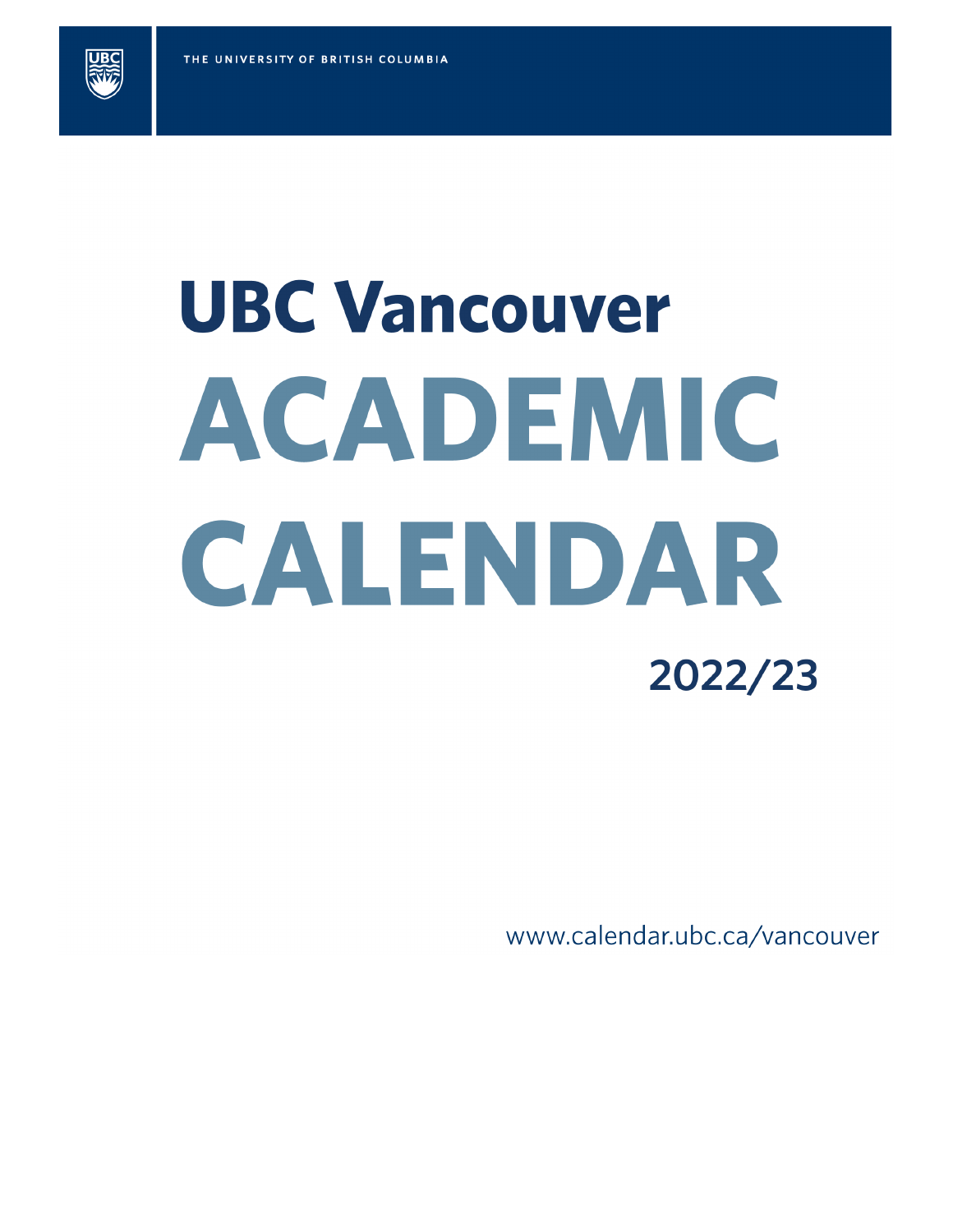

## The School of Social Work

[Introduction](#page-2-0)

[Bachelor of Social Work](#page-4-0)

[Introduction](#page-4-1)

[Academic Advising](#page-4-2)

[Admission](#page-4-3)

[Academic Regulations](#page-5-0)

[Degree Requirements](#page-5-1)

[Graduate Programs](#page-6-0)

[Academic Staff](#page-6-1)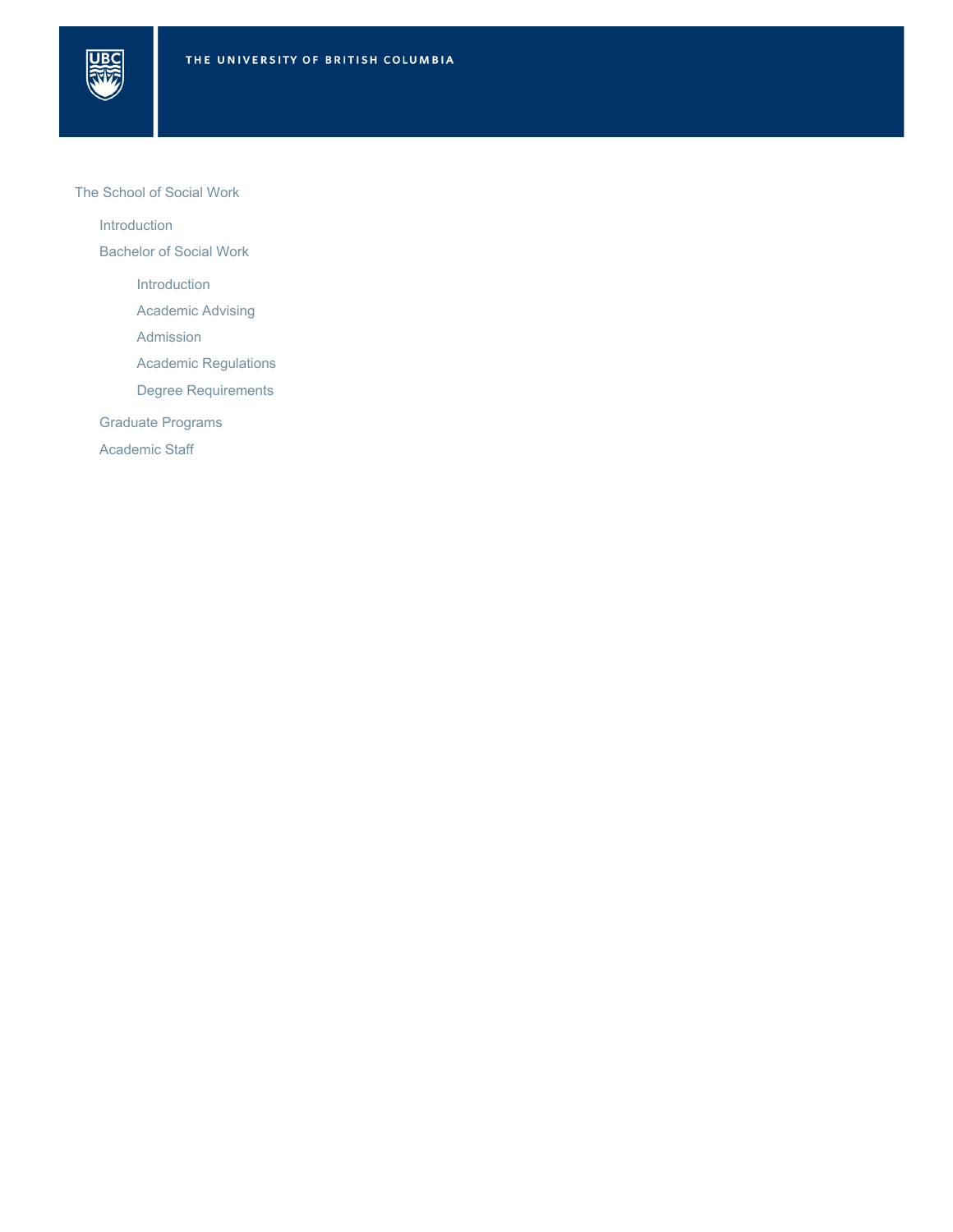

## <span id="page-2-0"></span>**Introduction**

*A School within the Faculty of Arts*

Director's Office D. Baines, Director 2080 West Mall Vancouver, BC V6T 1Z2 Telephone: 604.822.0782 Fax: 604.822.8656 Website: www.socialwork.ubc.ca [\(http://www.socialwork.ubc.ca](http://www.socialwork.ubc.ca))

The School of Social Work offers undergraduate programs leading to the Bachelor of Social Work, the first professional degree in social work. The School also offers graduate programs leading to a Master of Social Work.

There are two entry points into the M.S.W.:

- students with a B.S.W. can apply for entry into the one-year, 30-credit Master of Social Work program
- students with a baccalaureate degree other than a B.S.W. can apply for entry into the two-year, 60 credit M.S.W. program

For more information, see Social Work graduate program. Refer to the School (<http://www.socialwork.ubc.ca>) for admissions, degree requirements, and other information.

The School also offers a Ph.D. in social work, and participates in a doctoral program of individual Interdisciplinary Studies that is offered by the Faculty of Graduate Studies. Applicants to the program must hold a master's degree (or equivalent) from a recognized graduate program in social work (or a closely related field). Information on graduate programs, requirements, and application procedures is available from the School's admissions office or its website.

The School is a member of the Canadian Association for Social Work Education (CASWE), the policy and standard-setting body for social work education in Canada. The School's degree programs are accredited by the CASWE.

<span id="page-2-1"></span>*Professional Conduct for Social Work Students 1*

The following text is based on the UBC Vancouver Senate policy on Professional Conduct for Social Work Students [\(http://senate.ubc.ca/vancouver/policy-abstracts](http://senate.ubc.ca/vancouver/policy-abstracts)).

The School is charged with ensuring that all of its graduates have the requisite competencies and can meet the professional practice standards to be eligible for professional registration as Registered Social Workers in the Province of British Columbia. Professional social work behaviour requires adherence to the BC Association of Social Workers, the Board of Registration for Social Workers Code of Ethics (2002), and the Board of Registration Standards of Practice (2002). The professional conduct of social work students is directed by these standards, as well as by University policy. Professional social work ethics and standards are taught in the School's social work curriculum.

**General Policy**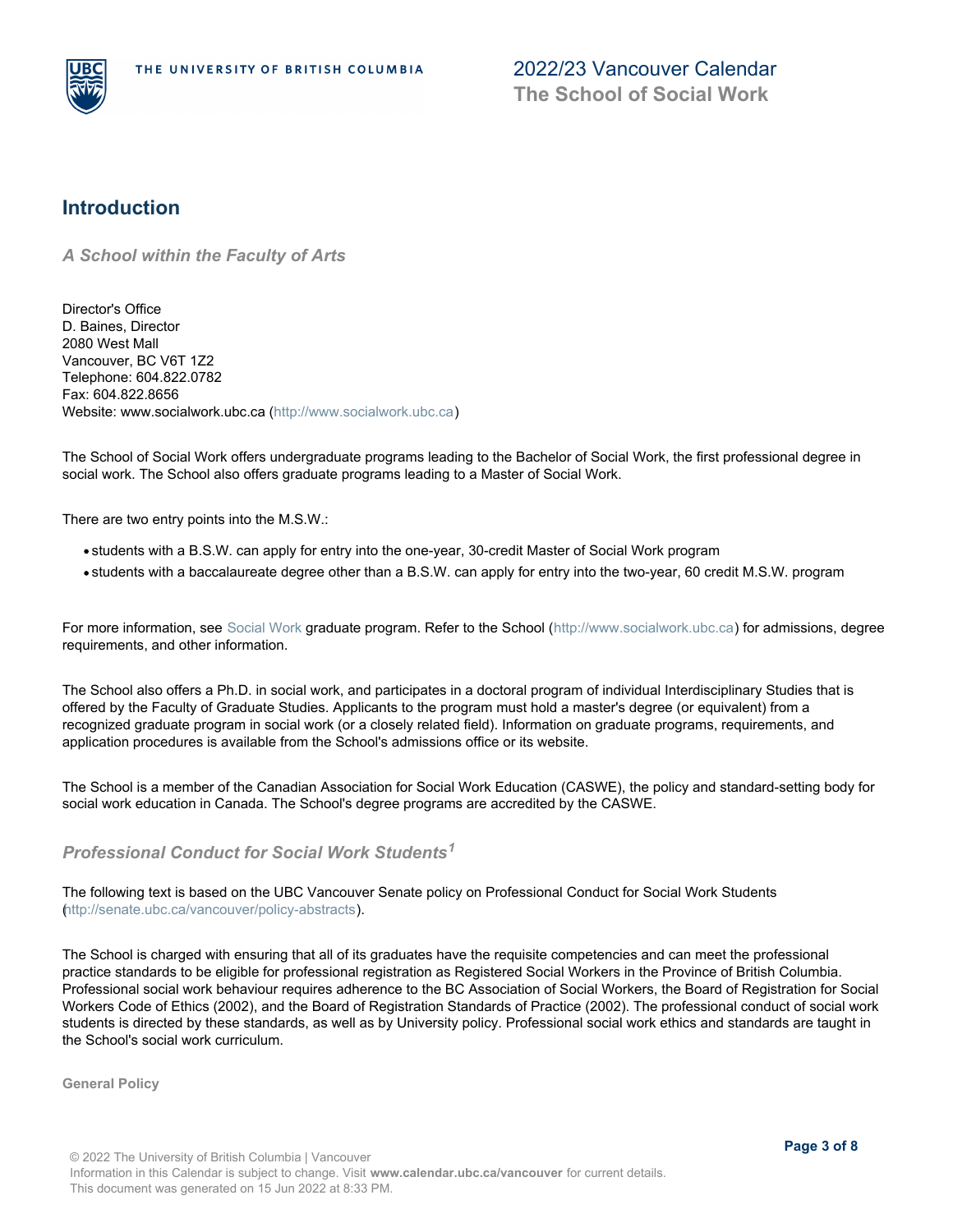

## 2022/23 Vancouver Calendar **The School of Social Work**

Social work students are expected to behave in a professional manner in all aspects of the program and are responsible and accountable for their actions. Faculty are expected to help students interpret specific School and/or practicum guidelines and apply them in their conduct. It is the responsibility of Social Work faculty and students to familiarize themselves with the guidelines.

Examples of unprofessional conduct include but are not limited to:

- disruptive and inappropriate behaviour
- behaving in a manner that endangers students, faculty, staff, practicum agency staff, clients, and/or volunteers
- harassing or being abusive toward students, faculty, staff, practicum agency staff, clients, and/or volunteers
- breaches of confidentiality

In addition, social work students convicted of, or admitting to, serious illegal activities that are inconsistent with the practice of social work or likely to harm clients (such as assault, sexual assault, fraud, or trafficking in narcotics) will be subject to the procedure set out in this policy.

Social Work students should also note that the laying of criminal charges, the commencement of civil proceedings, or the commencement of student disciplinary proceedings does not preclude the University from initiating the procedure set out in this policy.

### **Advancement**

Although satisfactory performance in both academic coursework and in practicum placements is a prerequisite to advancement, it is not the sole criterion in the consideration of the suitability of a student for advancement or graduation. The School reserves the right to require a student to withdraw from the School if the student is considered to be unsuited to proceed with the study or practice of social work. A student may be considered unsuited to proceed with the study or practice of social work if he or she engages in unprofessional conduct.

#### **Procedure for Alleged Unprofessional Conduct**

When a member of faculty, staff, or practicum agency staff (the "Complainant") believes that unprofessional conduct may have occurred, the Complainant is expected to first discuss the alleged unprofessional behaviour with the student. If the matter is not resolved satisfactorily between the student and the Complainant, or if the alleged unprofessional behaviour persists, the Complainant will bring the matter to the attention of the Program Chair, whose practice will generally be as follows:

- 1. The Program Chair and/or the Program Advisor will use reasonable efforts to notify the student of the allegations in writing, and invite him or her to meet with the Program Chair and the Program Advisor to discuss the matter.
- 2. The Program Chair and the Program Advisor will meet with the student and the Complainant to review the allegations. During this meeting, the student will be given the opportunity to respond to them. This may resolve the matter satisfactorily for all parties. If the student does not respond to the invitation or if he or she refuses to meet with the Program Chair and the Program Advisor, the meeting will proceed without the benefit of the student's response to the allegations, and the student will be informed in writing of the outcome.
- If the matter is not resolved as a result of the meeting described in paragraph 2 above, the Complainant, within two weeks 3. after the meeting described above, will submit to the Director of the School a written detailed account of the allegations (including the names of any witnesses or facts that support his or her account). The Director will provide the student with a copy of this written account.
- Within two weeks after the Director has provided the student with a copy of the Complainant's written account, the student 4. may submit to the Director, his or her own written detailed account of the allegations (including the names of any witnesses or facts that support his or her account).
- 5. The Director will designate a faculty member to review the information provided in paragraphs 3 and 4 above. If, in the opinion of the faculty member reviewing the matter, an investigation is required, the faculty member will investigate the matter. The faculty member will submit all information and his or her findings to the Director.
- 6. The Director may decide to dismiss the complaint if the complaint is unsubstantiated or, if substantiated, is not a serious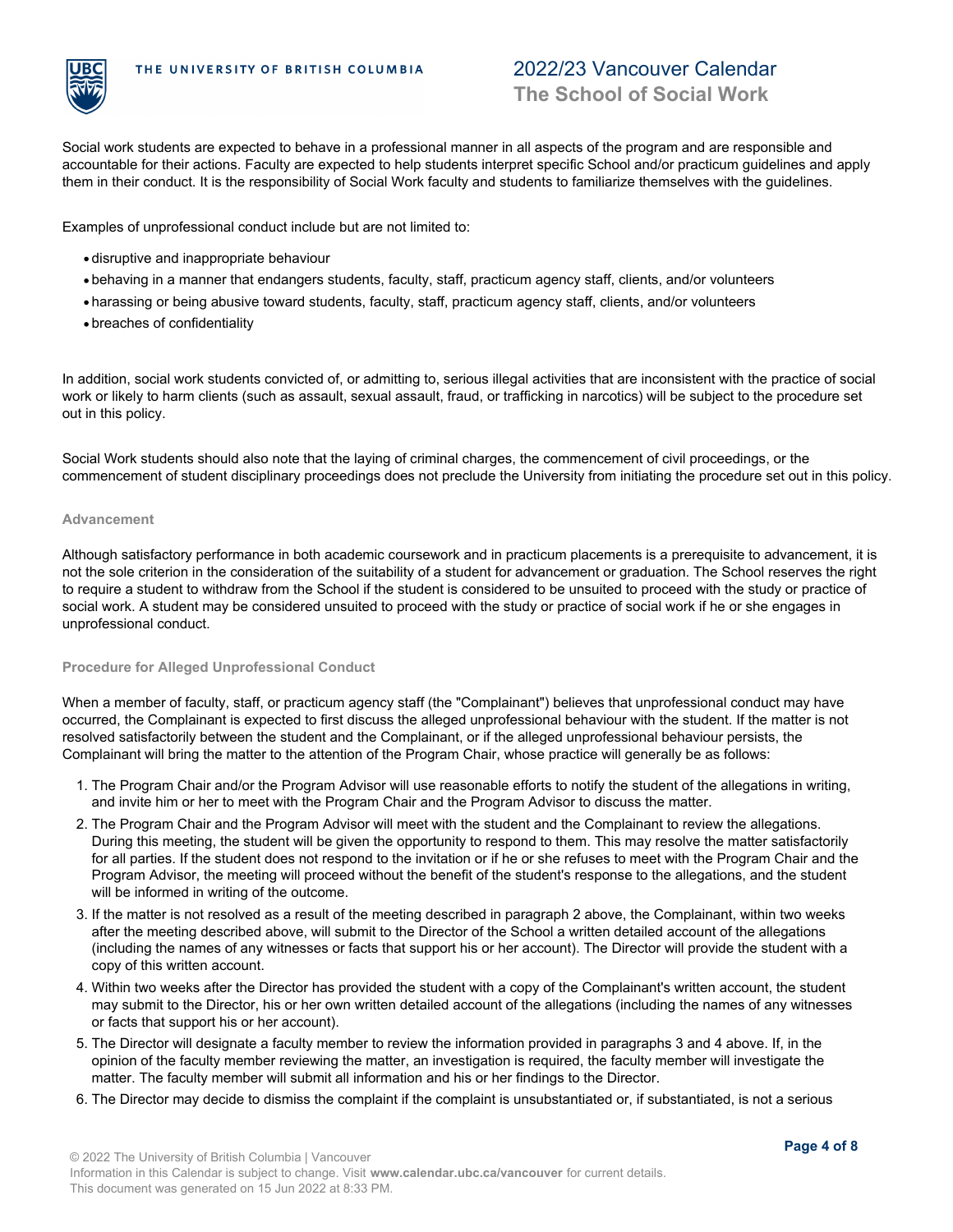

matter. However, if the Director finds that the complaint is a serious matter and is substantiated, the Director will determine whether the student is unsuited to proceed with the study or practice of social work and should be required to withdraw from the program. The Director will notify the student of his or her decision in writing.

7. If the student is not satisfied with the Director's decision, the student can appeal to UBC's Senate Committee on Appeals on Academic Standing.

Unless otherwise specified above, all steps to be taken by the Program Chair, the Program Advisor, and the faculty member designated to review and/or investigate the matter or the Director will be taken within a reasonable period of time.

<sup>1</sup>The full and unedited text of the policy on Professional Conduct for Social Work Students is available from the UBC Senate ( <http://senate.ubc.ca/vancouver/policy-abstracts>).

# <span id="page-4-0"></span>**Bachelor of Social Work**

# <span id="page-4-1"></span>**Bachelor of Social Work > Introduction**

The School offers a Bachelor of Social Work degree that is accredited by the Canadian Association for Social Work Education (CASWE). The educational objective of the B.S.W. curriculum is to provide students with the knowledge, values, and skills necessary for an initial level of professional practice focusing on the interface between personal problems and public issues. It addresses issues of power and issues of discrimination based on age, race, gender, sexual orientation, class, and culture. The program trains students in generalist social work practice and aims to provide competency in a wide variety of areas, including preparation to work in systems of any size. Critical thinking and structural analysis are, therefore, central to the learning experience offered by the School and to the promotion of social justice and human well-being.

The Bachelor of Social Work degree is a single, integrated program that can be completed in two years on a full-time basis or in three years on a part-time basis. The curriculum includes courses on theory, policy, research, and practice.

# <span id="page-4-2"></span>**Bachelor of Social Work > Academic Advising**

Degree, program, and course advising is provided through the School. For further information, call 604-822-4119.

# <span id="page-4-3"></span>**Bachelor of Social Work > Admission**

Admission to the Bachelor of Social Work program is open to:

- persons with a minimum of 60 credits of coursework in the Bachelor of Arts program or equivalent; or,
- persons holding a Bachelor of Arts (or equivalent).

An overall average of at least 68% on the last 30 credits preceding admission is required. Pre-admission studies must include:

- SOWK 200 (a prerequisite to SOWK 201) and SOWK 201 with a minimum grade of 72% in both courses; and
- 3 credits of ASTU 100, ASTU 101, ASTU 150, Arts One, ENGL 100, WRDS 150, WRDS 350, or transferable equivalents; and
- 18 credits of coursework in the social sciences and humanities. Courses dealing with the Canadian political system, the history of Canada, and First Nations issues are recommended.

Two letters of reference and an account of all relevant volunteer and/or paid work experience are required.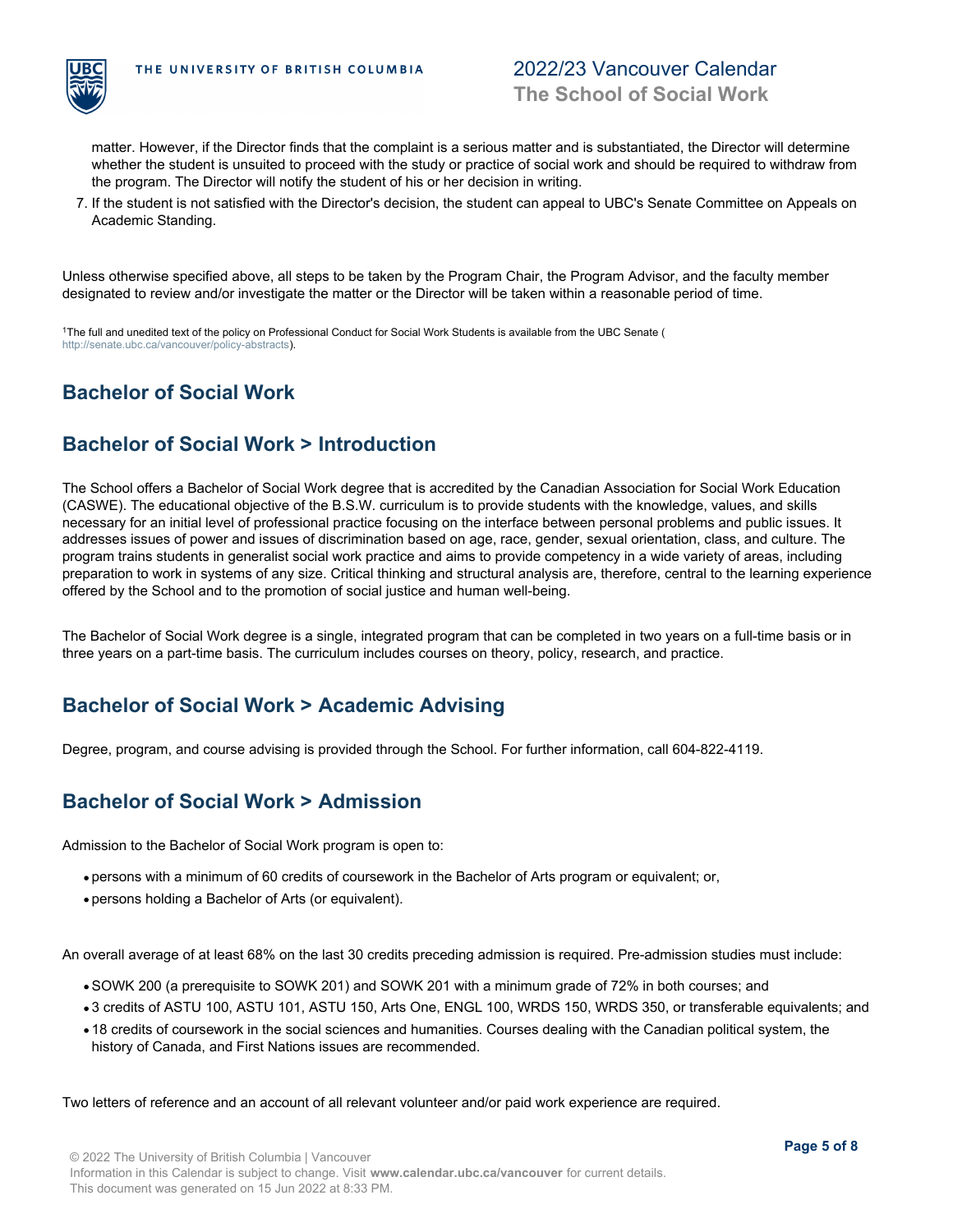

# 2022/23 Vancouver Calendar **The School of Social Work**

Admission is based on the applicant's academic standing and suitability for a career in social work. Special consideration is given to qualified applicants of First Nations ancestry, members of a visible minority, or persons with disabilities.

Successful applicants completing Stage II will be required to submit a criminal record check.

The program has a limited enrolment, and admission is competitive. Fulfilment of the minimum requirements for admission is not a guarantee of acceptance.

Persons considering application to the program should visit the School's website (<http://socialwork.ubc.ca>). Required application forms with instructions and detailed program information are available to download from the website.

The deadline for application to the program is January 15.

Last updated: June 15, 2022

# <span id="page-5-0"></span>**Bachelor of Social Work > Academic Regulations**

## *Advancement*

Although satisfactory academic performance is prerequisite to advancement, it is not the sole criterion in the consideration of the suitability of a student for promotion or graduation. The School reserves the right to require a student to withdraw from social work programs if the student is considered unsuited to proceed with the study or practice of social work.

## *Class Standing at Graduation*

The designation "with Distinction" will be notated on the degree parchment for any student who has achieved an average between 80% and 84.9%, calculated on all attempted UBC academic courses numbered 300 or higher. The designation "with High Distinction" will be notated on the degree parchment for any student who has achieved an average of at least 85%, calculated on all attempted UBC academic courses numbered 300 or higher.

*Professional Conduct for Social Work Students*

Please see the policy on [Professional Conduct for Social Work Students](#page-2-1).

Last updated: June 15, 2022

# <span id="page-5-1"></span>**Bachelor of Social Work > Degree Requirements**

The Bachelor of Social Work program is comprised of 60 credits of coursework for students entering with a bachelor's degree, and 66 credits for those entering the program after completing 60 credits (or more) in the Faculty of Arts. The program integrates academic work with supervised social work practice in a social agency. Academic work includes study of social work practice methods; social policies; human behaviour in individuals, families, groups, and communities; research methods in social work.

**Bachelor of Social Work**

**Lower-Level Prerequisites** 

### SOWK 200 3

© 2022 The University of British Columbia | Vancouver Information in this Calendar is subject to change. Visit **www.calendar.ubc.ca/vancouver** for current details. This document was generated on 15 Jun 2022 at 8:33 PM.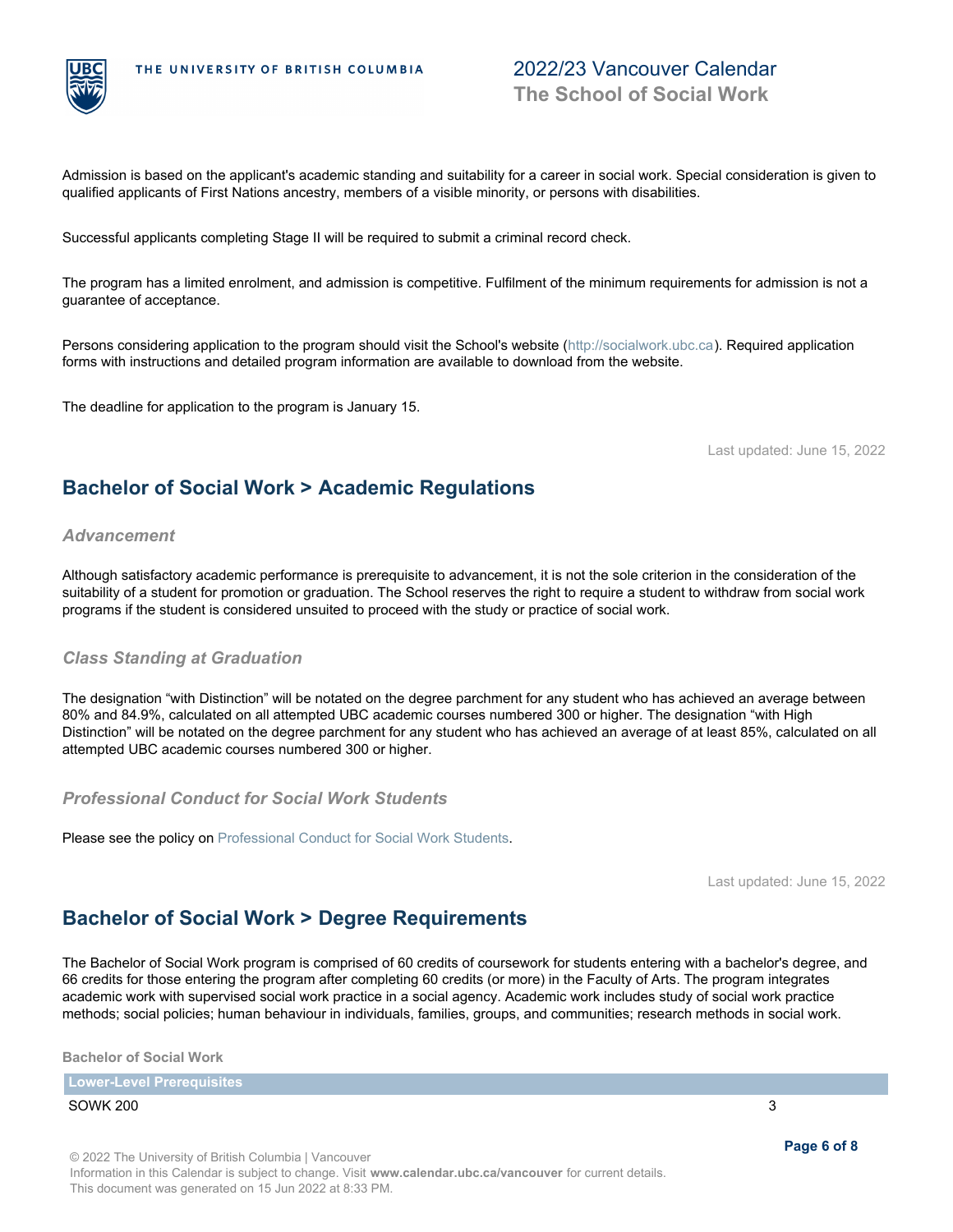

## 2022/23 Vancouver Calendar

**The School of Social Work**

| <b>SOWK 201</b>                                                                    | $\sqrt{3}$                 |
|------------------------------------------------------------------------------------|----------------------------|
| Third Year <sup>1</sup>                                                            |                            |
| <b>SOWK 305</b>                                                                    | 3                          |
| <b>SOWK 335</b>                                                                    | 3                          |
| SOWK 305 and/or 335                                                                | 6 additional<br>credits    |
| <b>SOWK 310</b>                                                                    | 6                          |
| <b>SOWK 315</b>                                                                    | 6                          |
| <b>SOWK 316</b>                                                                    | 3                          |
| <b>SOWK 325</b>                                                                    | 3                          |
| <b>SOWK 337</b>                                                                    | 3                          |
| <b>Total Credits</b>                                                               | 33                         |
| <b>Fourth Year</b>                                                                 |                            |
| <b>SOWK 400</b>                                                                    | 3                          |
| <b>SOWK 405</b>                                                                    | 3                          |
| <b>SOWK 415</b>                                                                    | 6                          |
| <b>SOWK 416</b>                                                                    | 3                          |
| <b>SOWK 420</b>                                                                    | 3                          |
| Electives                                                                          | $9^{2, 4}$ or 15 $^{3, 4}$ |
| <b>Total Credits</b>                                                               | $27^2$ or $33^3$           |
| <sup>1</sup> Third- and fourth-year SOWK courses are open to B.S.W. students only. |                            |

 $^2$  A minimum of 9 elective credits are required for students who enter the BSW with a bachelor's degree.

 $^3$  A minimum of 15 elective credits are required for students who enter the BSW with 60 or more credits but without a bachelor's degree.

<sup>4</sup> Students are recommended to complete electives through SOWK 440 or courses offered through the Faculty of Arts, preferably in the social sciences and humanities.

Last updated: June 15, 2022

# <span id="page-6-0"></span>**Graduate Programs**

Please see the Ph.D. and M.S.W. programs in Social Work.

Please also see the policy on [Professional Conduct for Social Work Students](#page-2-1).

Last updated: June 15, 2022

# <span id="page-6-1"></span>**Academic Staff**

## **Professors**

- **D. Baines**, B.S.W. (Calg.), M.S.W. (Car.), Ph.D. (Tor.) **S. K. Marshall**, B.A.Sc., M.Sc., Ph.D. (Guelph)
- **D. O'Connor**, B.S.W. (Windsor), M.S.W. (Tor.), Ph.D. (W.Laur.)
- **T. Stainton**, B.S.W. (W.Ont.), M.S.W. (Tor.), Ph.D. (London School of Economics LSE)
- **M. C. Yan**, Dip.S.W., B.S.W. (HK Polytech.), M.Sc. (Lond.), M.S.W. (York), Ph.D. (Tor.)